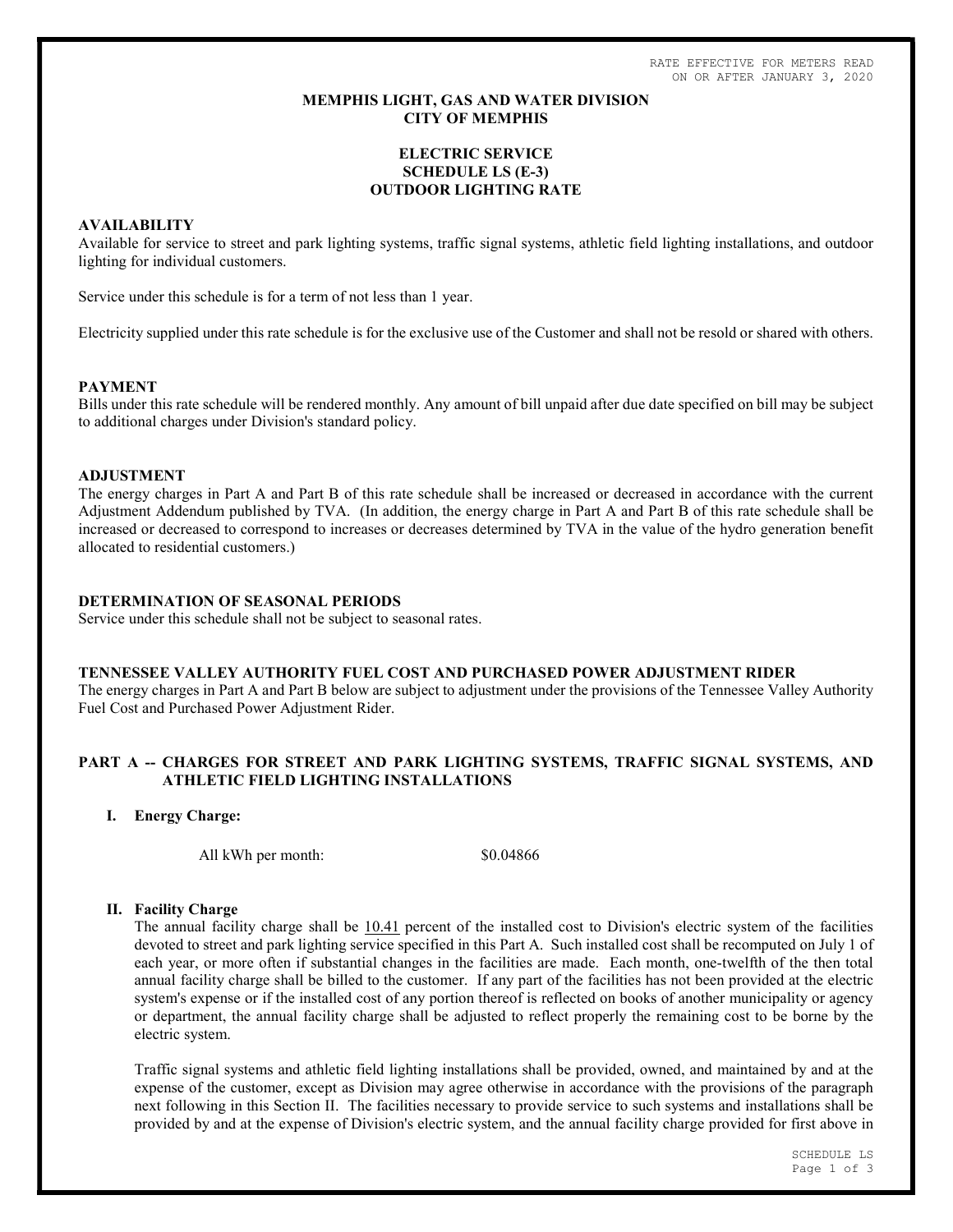this Section II shall apply to the installed cost of such facilities.

When so authorized by policy duly adopted by Division's governing board, traffic signal systems and athletic field lighting installations may be provided, owned, and maintained by Division's electric system for the customer's benefit. In such cases Division may require reimbursement from the customer for a portion of the initial installed cost of any such system or installation and shall require payment by the customer of a facility charge sufficient to cover all of Division's costs (except reimbursed costs), including appropriate overheads, of providing, owning, and maintaining such system or installation; provided that, for athletic field lighting installations, such facility charge shall in no case be less than 12 percent per year of such costs. Said facility charge shall be in addition to the annual facility charge on the facilities necessary to provide service to such system or installation as provided for in the preceding paragraph. Replacement of lamps and related glassware for traffic signal systems and athletic field lighting installations provided under this paragraph shall be paid for under the provisions of paragraph A in Section IV.

#### III. Customer Charge -Traffic Signal Systems and Athletic Field Lighting Installations.

Division shall apply a uniform monthly service charge of \$2.78 for service to each traffic signal system or athletic field lighting installation.

#### IV. Replacement of Lamps and Related Glassware -Street and Park Lighting

Customer shall be billed and shall pay for replacements as provided in paragraph B below, which shall be applied to all service for street and park lighting.

A. Division shall bill the customer monthly for such replacements during each month at Division's cost of materials, including appropriate storeroom expense.

B. Division shall bill the customer monthly for one-twelfth of the amount by which Division's cost of materials, including appropriate storeroom expense, exceeds the product of 3 mills multiplied by the number of kilowatt-hours used for street and park lighting during the fiscal year immediately preceding the fiscal year in which such month occurs.

#### METERING

For any billing month or part of such month in which the energy is not metered or for which a meter reading is found to be in error or a meter is found to have failed, the energy for billing purposes for that billing month or part of such month shall be computed from the rated capacity of the lamps (including ballast) plus 5 percent of such capacity to reflect secondary circuit losses, multiplied by the number of hours of use.

### REVENUE AND COST REVIEW

Division's costs of providing service under Part A of this rate schedule are subject to review at any time and from time to time to determine if Division's revenues from the charges being applied are sufficient to cover its costs. (Such costs, including applicable overheads, include, but are not limited to, those incurred in the operation and maintenance of the systems provided and those resulting from depreciation and payments for taxes, tax equivalents and interest.) If any such review discloses that revenues are either less or more than sufficient to cover said costs, Division shall revise the above facility charges so that revenues will be sufficient to cover said costs. Any such revision of the annual facility charge provided for first above in Section II of Part A of this rate schedule shall be by agreement between Division and TVA.